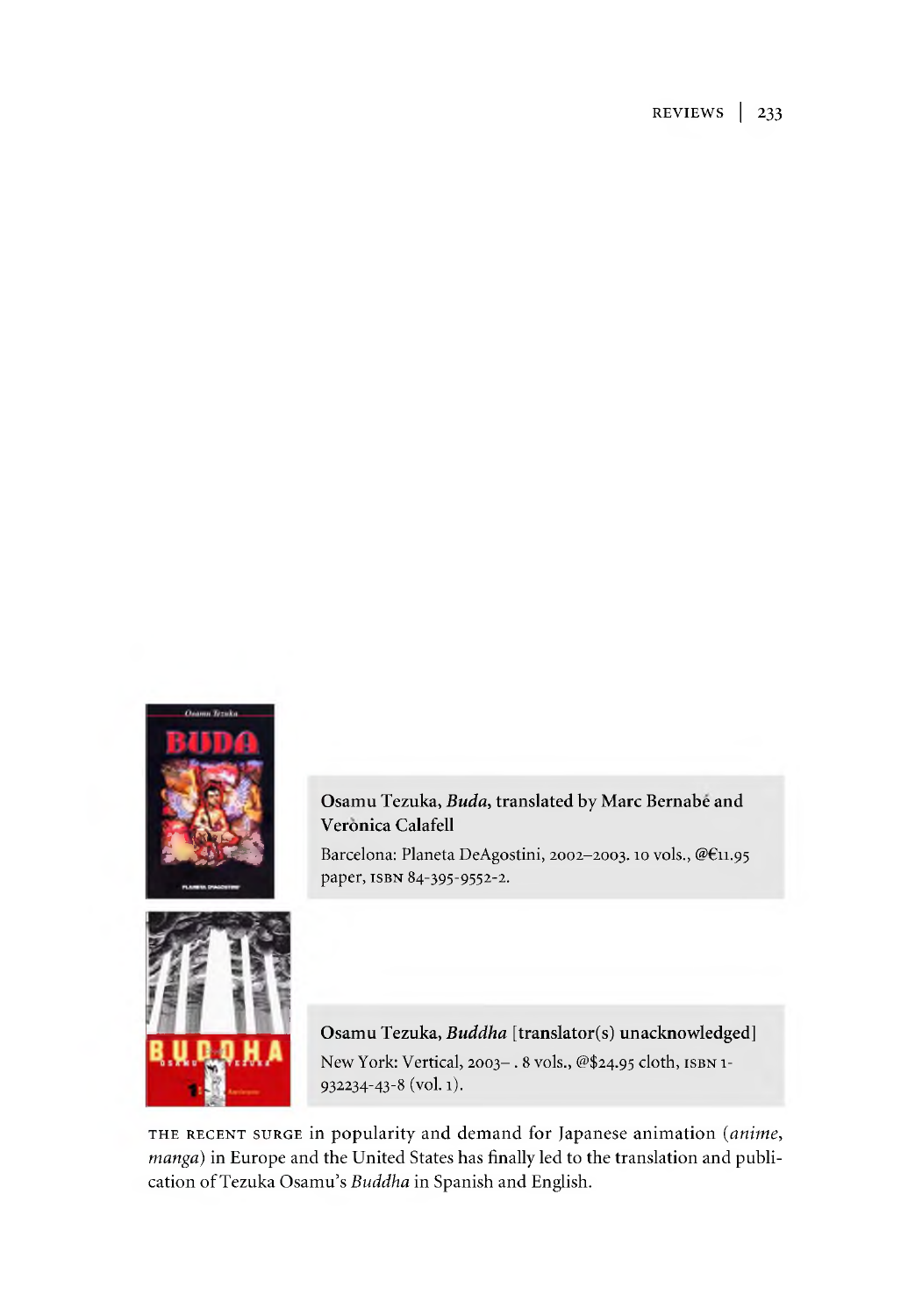## 234 | *Japanese Journal of Religious Studies* 31/1 (2004)

More than ten years ago, my colleague James Heisig and I successfully negotiated with Tezuka's production office in Tokyo to produce an English edition of *Buddha*. The only condition was that we find a Western publishing house willing to produce the full set. Though we knocked on many doors on both the east and west coast of the continental United States, and many publishers expressed a keen interest, none was willing to commit to publishing the entire set. The economic risk was too great; the demand for Japanese *anime* was still a niche market. How times can change! Within the past year we have seen the publication of the full set of Tezuka's *Buda* in a 10-volume paperback edition in Spanish, and the first two volumes of the promised full 8-volume hardcover edition of Tezuka's *Buddha* in English. This is a most welcome development for admirers of Tezuka's work, as well as for religionists seeking an enjoyable educational tool for introducing the life story of the founder of Buddhism.

Though we missed out on the opportunity to produce the English version, James Heisig served as an editorial advisor and I was asked to write the "Introducci6n" for the Spanish edition of *Buda.* I would like to reproduce that text in English here as a way to introduce Tezuka's work:

\* \* \* \*

Gautama Siddhartha, the man whose life and teachings inspired the religious tradition we call "Buddhism," was born and lived in what is now Nepal and the northeastern corner of India, four or five hundred years before the birth of Jesus Christ. He came to be known as Sakyamuni, the sage of the Sakya people, and as the Buddha, the enlightened one. The example of his life and the profundity of his teachings have inspired millions of people for over two thousand years, with his insight into the interconnectedness of all things and his call for universal compassion. It is this life that is the inspiration and theme of *Buddha,* a pictorial retelling of the ancient story by Tezuka Osamu, the dean of Japanese cartoonists.

Tezuka Osamu (1928–1989), often referred to as the "Walt Disney" of Japan, is undoubtedly the most influential and beloved of contemporary Japanese cartoonists. In his early work, starting in the late 1940s, he pioneered and popularized the "cinematic" style of modern Japanese cartooning. The drawing style may now look dated and too simple to young people in the early twenty-first century-compared to the flashy computer graphics and expressive styles of current animation—but Tezuka's cartooning techniques were revolutionary for his day, and his works remain classics of modern Japanese popular art. Various editions of Tezuka's prolific work are perennial best sellers in Japan, and are found in any bookstore across the country. Museum displays of his drawings continue to draw large audiences.

Some of Tezuka's best works—many already well know in the West—include *Atom Boy:* a boy-robot hero in a science fiction action series; *Phoenix:* a multi-part dramatic series, with stories from the distant past and future as well as current times, all involving the figure of the eternally reborn phoenix; *Black Jack:* a cynical doctor, ostracized by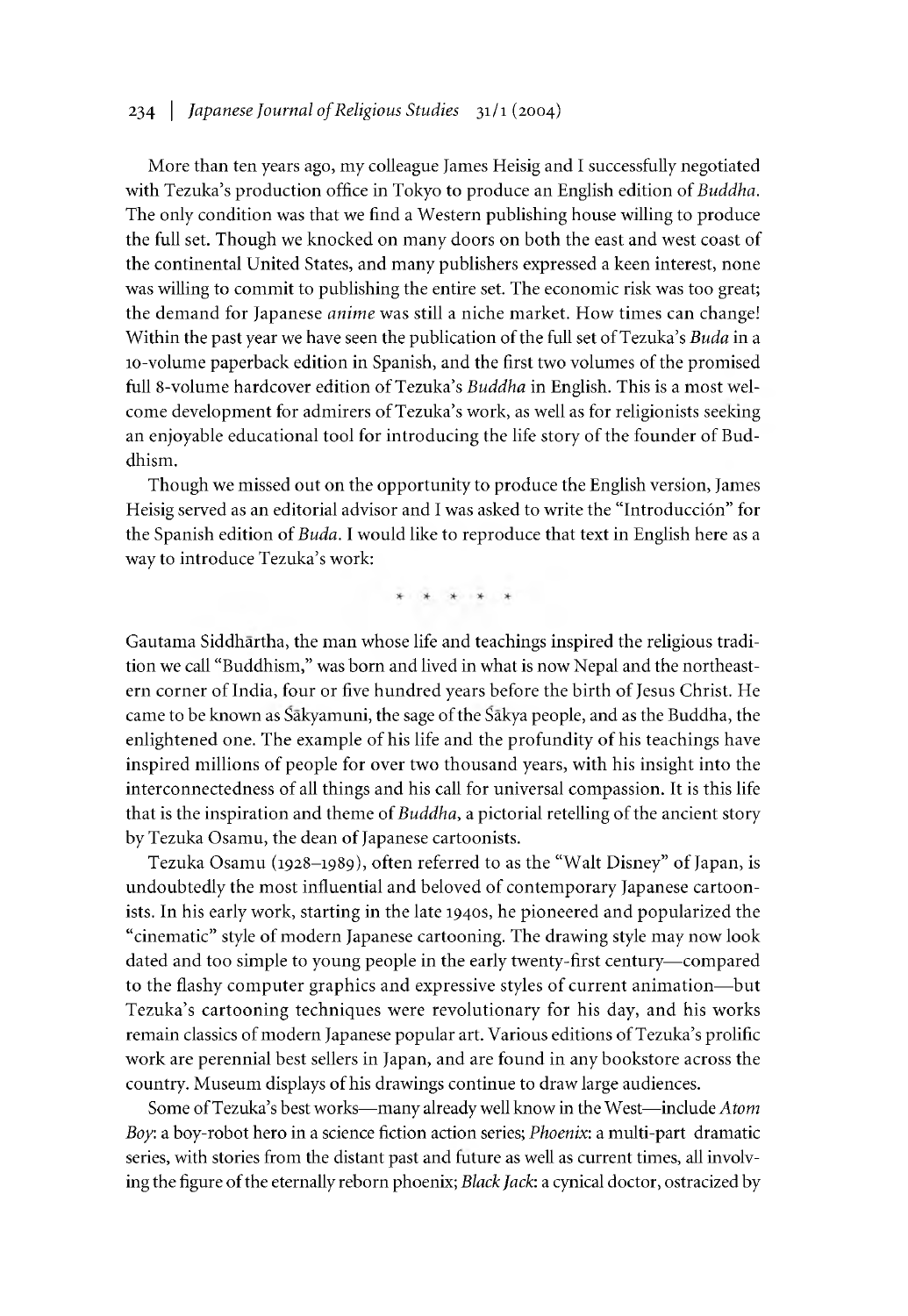the medical community, who performs almost miraculous feats of surgery and often helps the dispossessed; and *The Jungle Emperor:* the adventures of three generations of a family of lions, believed by many to be the model for Disney's *Lion King.*

*Buddha*, along with *Phoenix*, is considered by many to be Tezuka's pivotal work, reflecting not only the culmination of his style, but also best expressing Tezuka's worldview, moral concerns, and humanistic ideals. The story that unfolds in this lively drama is centered on the Buddha and his life, but is both much more and much less than just that. Tezuka himself has said that his portrayal of the Buddha "is not an accurate illustrated adaptation of the Buddhist scriptures.... There are many different versions of Sakyamuni's life, and much of it is ambiguous.... I expect many criticisms and opinions to be expressed concerning this work, but I consider it similar to Astro Boy; this is 'religious science fiction'." $\frac{1}{1}$ 

Tezuka is too modest. The portrayal of the basic experiences and highlights of Siddhartha's life—his miraculous conception and birth, regal upbringing, abrupt departure from home, eight years of ascetic practices, various temptations and eventual enlightenment under the Bodhi tree, preaching of the Dharma, and death *(parinirvana*)— is remarkably faithful to the tradition. Tezuka does introduce numerous characters and story lines that are wholly his creation. As he points out, "the main characters that surround Siddhartha are mostly fictional: the young outcaste Chapra, the general Budai, Siddhartha's friend Tatta, the cruel soldier Bandaka, and Siddhartha's first love Mighera/Migaila. These characters were all created to make the story more interesting. Another important character—Naradatta, the disciple of Asita— is also a creation of mine and does not appear in the Buddhist scriptures."<sup>2</sup> Tezuka interweaves these figures and plots with the story of the Buddha to present a complicated and exciting drama, a fascinating tale of human intrigue and love-hate relationships, with no "happy" endings. As in real life, characters often experience unexpected and cruel fates, with many meaningless deaths, while others carry on with what seem unbearable burdens. There is much heartbreak and tragedy in this tale, with no simplistic pandering to wishful thinking or easy answers, and yet it is suffused with a humanistic hope.

Tezuka's Buddha is very human. Indeed, some may think him too human. To some degree, this portrayal reflects the late-nineteenth and early twentieth century concern for "the quest for the historical Buddha." Tezuka tends to downplay or recast miraculous elements of the Buddha story, perhaps unconsciously, to fit the "rationality" of the modern mind. For example, the traditional legend has the newly-born Siddhartha walking seven steps, pointing to the sky with his right hand and to the earth with his left, and boldly proclaiming "Above and below the heavens, only I am worthy of

<sup>1.</sup> Afterword to the Kodansha edition of *Buddha*, vol. 14; quoted in the catalog for the "Tezuka Osamu Exhibition," The National Museum of Modern Art, Tokyo, 1990, p. 270.

<sup>2.</sup> From the Afterword of the Japanese Ushio edition of *Buddha* (1988), vol. 8, pp. 364-65. Also, the copyright page of the English edition contains the caveat: "This work of fiction contains characters and episodes that are not part of the historical record."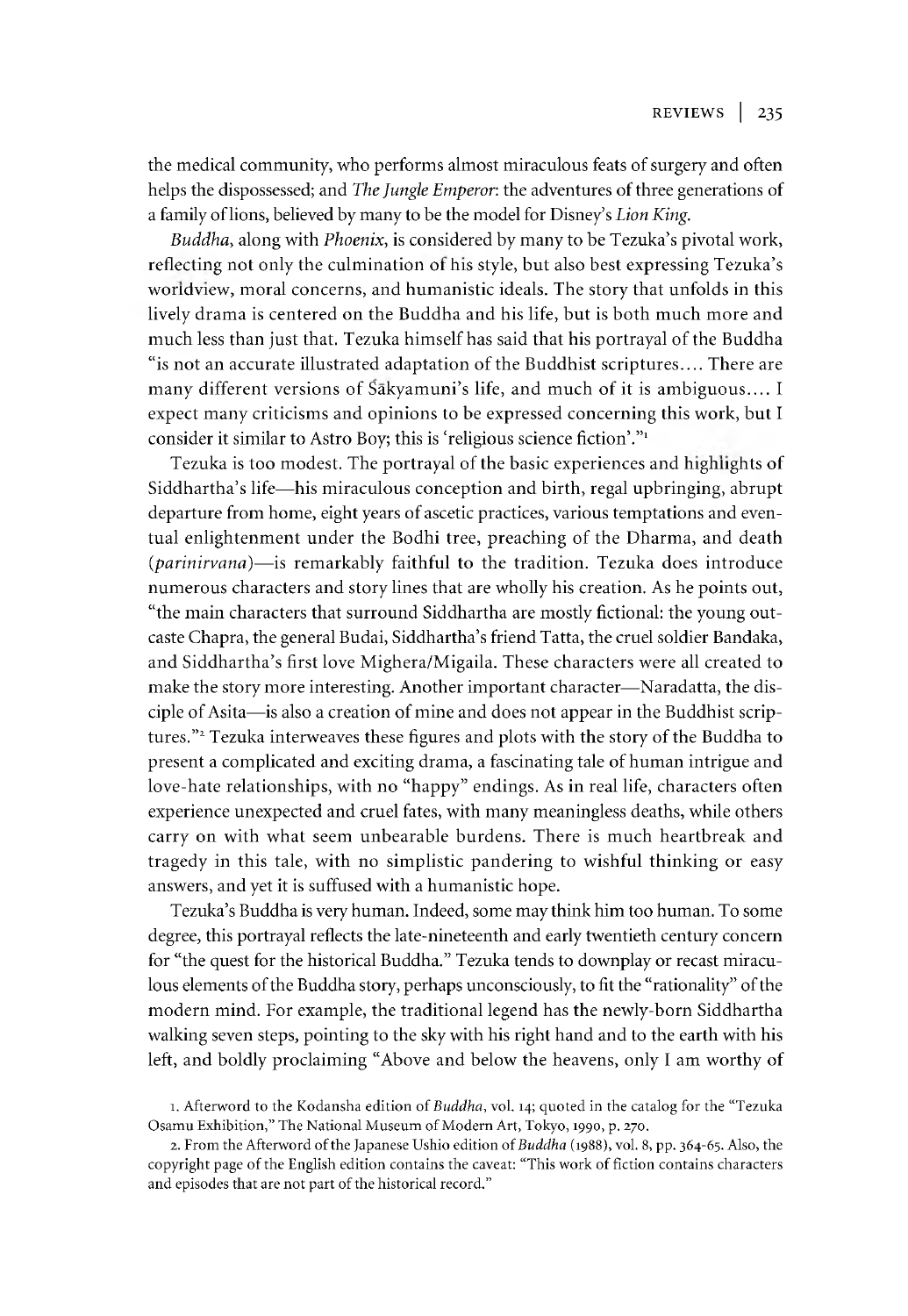honor." Tezuka has the sage Asita speak these words in Siddhartha's stead when Asita views the baby Siddhartha sleeping in his crib, with his hands pointing up and down in



**FIGURE 1.**

the traditional fashion (English version, vol. 1, p. 340-43; Spanish version, vol. 2, p.  $40-43$ ; see FIGURE 1). Our post-modern world, however, has fewer scruples about accepting the miraculous and superhuman elements in traditional legends, and Tezuka's "historical" Buddha can seem forced or even "unnatural." Again, Tezuka's Buddha is very human in his weaknesses, going through many stages of doubt, suffering, and further enlightenment even after his "great enlightenment" under the Bodhi tree. Some may welcome this as a "realistic" depiction of human drama; others may find it an

inadequate portrayal of the Buddhist ideal.I am confident, however, that no one will fail to be moved by this story, or swept up in its vast and intricate drama. It is a tale full of sound and fury, yet full of hope.

ネネ洚ネ

The almost simultaneous appearance of both the Spanish and English editions of Tezuka's classic provides an opportunity to compare the two productions. It should be said at first that the Spanish edition is a mass-market paperback, and the English edition (at twice the price) is designed for long term wear and tear, with a sturdy cover and nigher-quality paper. Nevertheless they both share a number of challenges in transferring Japanese animation to a Western format. For one, a Japanese book starts from the right and moves left, whereas a Spanish or English book opens to the left and moves right. The pictures must therefore be reproduced in an mirror image so that the flow from left to right is maintained. Although this results in some anomalies (e.g., everyone becomes left-handed), I found that the flow of the story did not suffer. (Kudos to the producers of the English edition, who restructured single picture frames [vol. 1, p. 229-231] to avoid a mirror image and correctly show a scoreboard and the devanagari script under it, as well as a map of northeastern India [p. 276].) Again, Japanese is rich (especially in *man^a)* in the use of onomatopoeia to express unusual sounds or illustrate events "auditorily." Both the English and Spanish editions struggle to reproduce these effects (see FIGURE 2), and they both handle such matters with care, resulting in a presentation that flows freely and never distracts from the reading.

Another tricky problem is the romanization of proper names. The Spanish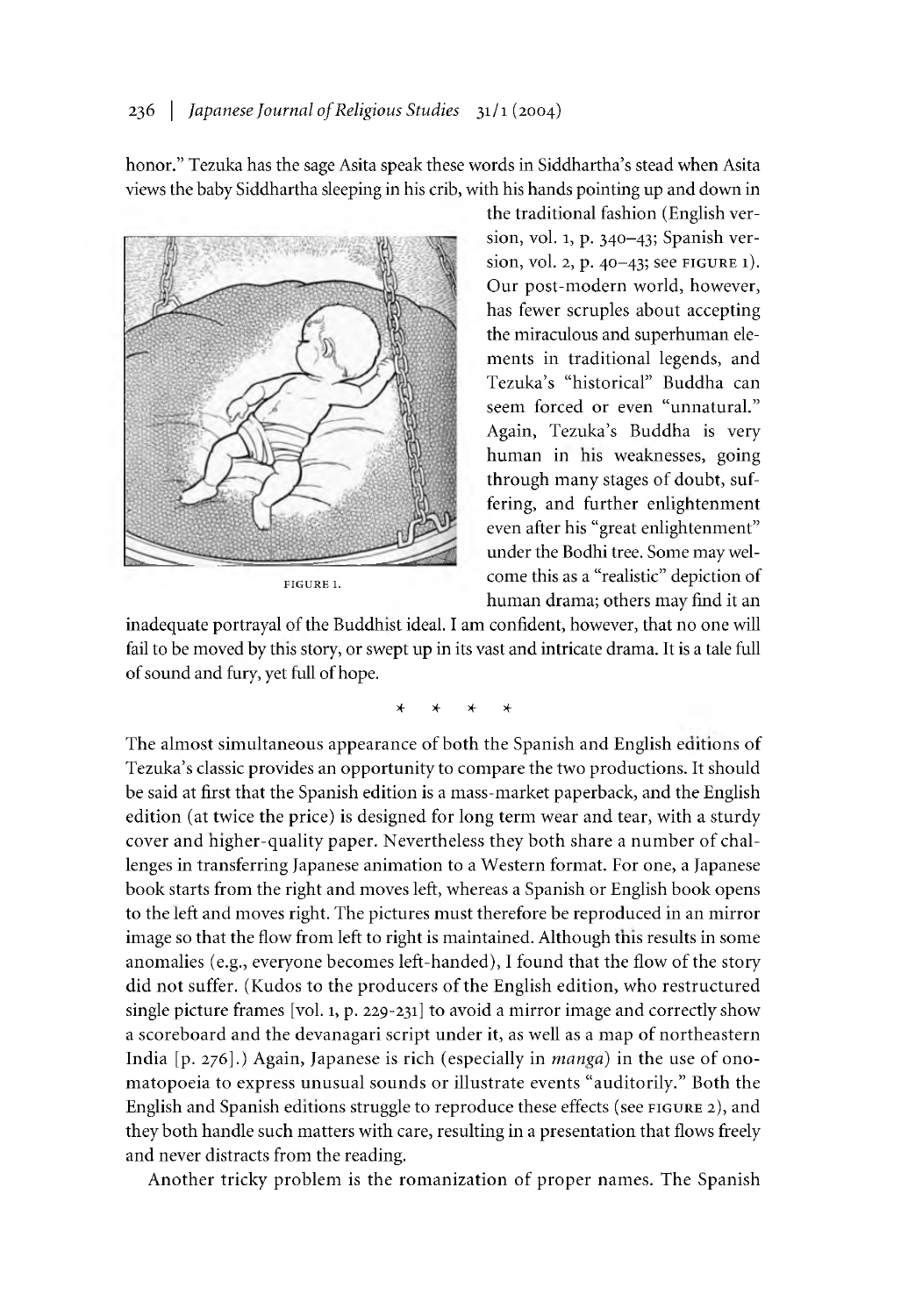translation attempts to accurately represent Indie spellings, while it seems that the English translation attempts to give a rendering that is easy to pronounce for the reader unfamiliar with Indie names. Thus, for the name of Siddhartha's first love, the Spanish uses "Mighera," and the English uses "Migaila"; for the caste name the Spanish uses "sudra" and the English uses "shudra."

Unrelated to such technical matters is Tezuka's sense of humor—his work is full of clever visual and verbal jokes and puns— and his penchant to throw in "contemporary" jokes, such as references to modern political or entertainment figures. These can be a delight for the reader, and yet a nightmare for the translator; happily they are handled deftly in both the English and Spanish editions. For example, in a solemn panel showing the wedding of Prince Siddhartha with the princess Yashodara, a long, formal speech is followed by a small bubble containing a popular and light-hearted Japanese ditty (tōshi no hajime no tāmeshi to te...), which in English is rendered with the sing-song phrase (reminiscent of Cliff Richard) "con-grattul-a-tions, and ce-le-bra-tions" (vol. 2, p. 223) and in the Spanish with the more somber "que así sea, y hasta que la muerte os separe" (vol. 3, p. 57). A good example of a difficult pun is the scene where a warrior (Bandaka) enters a contest for Yashodara's hand, part of the King's scheme to have Bandaka deliberately lose the final round to Siddhartha. In Japanese he is referred to as a *sakura* (lit. "cherry blossom," but also implying "decoy") to which people respond that "he looks more like a *dokudami* (poisonous weed)," after which it is explained that the match is set up (lit. *yaocho*, as in a "fixed" sumo match). In English (vol. 2, p. 186) he is referred to as a "plant," to which people respond that "he's the ugliest plant I've ever seen," and then it is explained that "this contest is a total fix." In Spanish (vol. 3, p. 20) the pun works even better, with Bandaka called "un reclamo," to which people respond "Como no esté reclamando su muerte...," and then it is explained that "Que no, mujer. Quiro decir que todo esto está amañado." Visual and verbal humor is combined in introducing royal visitors for the baby Siddhartha; outrageous Picasso-like drawings of a visiting king ridiculously named "Dodemoii-koku no Kakuda Kemuda  $\bar{\sigma}^{\nu}$  is translated into English as "King Fraud of Notalent" (vol. 1, p. 336) and in Spanish (vol. 2, p. 36) as "Toidesmontao del país de Noimportadónde." Such humor alleviates the possible tedium of the serious subject matter, and rescues the work from appearing too preachy or self-important.

Special mention must be made of the superb covers designed especially for the Spanish edition of *Buda* by Jesus Saiz. The covers of the English edition take examples of Tezuka's drawings and are handsomely and attractively done, but Saiz's illustrations are works of art in themselves, and lend an "adult" air to the mature contents (including tasteful nudity and colorful language) of what might be mistaken as childish cartoons.

The producers of both the Spanish and English editions are to be congratulated for the high quality of these publications, and they deserve our thanks for making this work available to a wide audience. Shame, however, on the producers of the English edition for not giving credit to the translator(s), whose name(s) are nowhere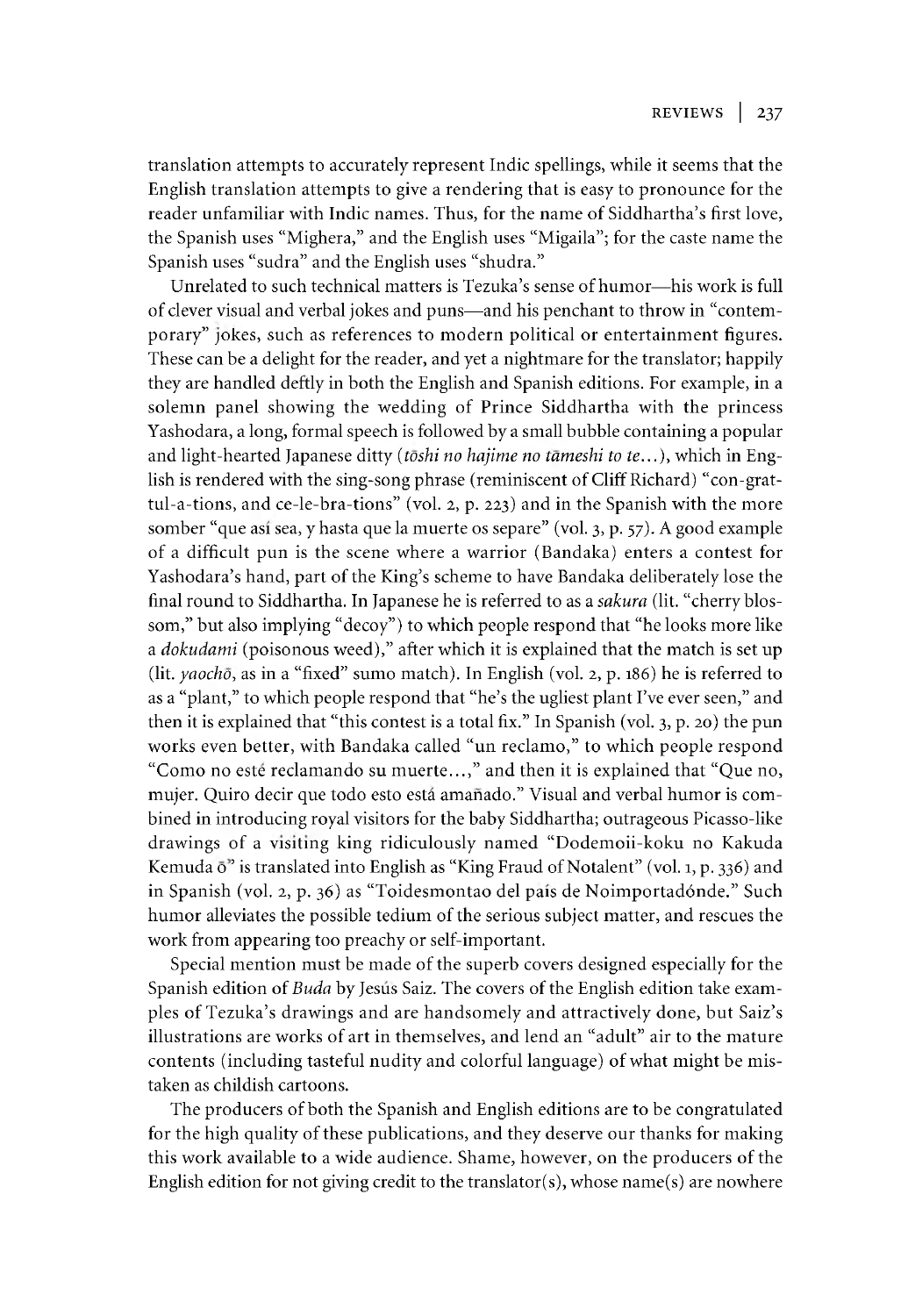

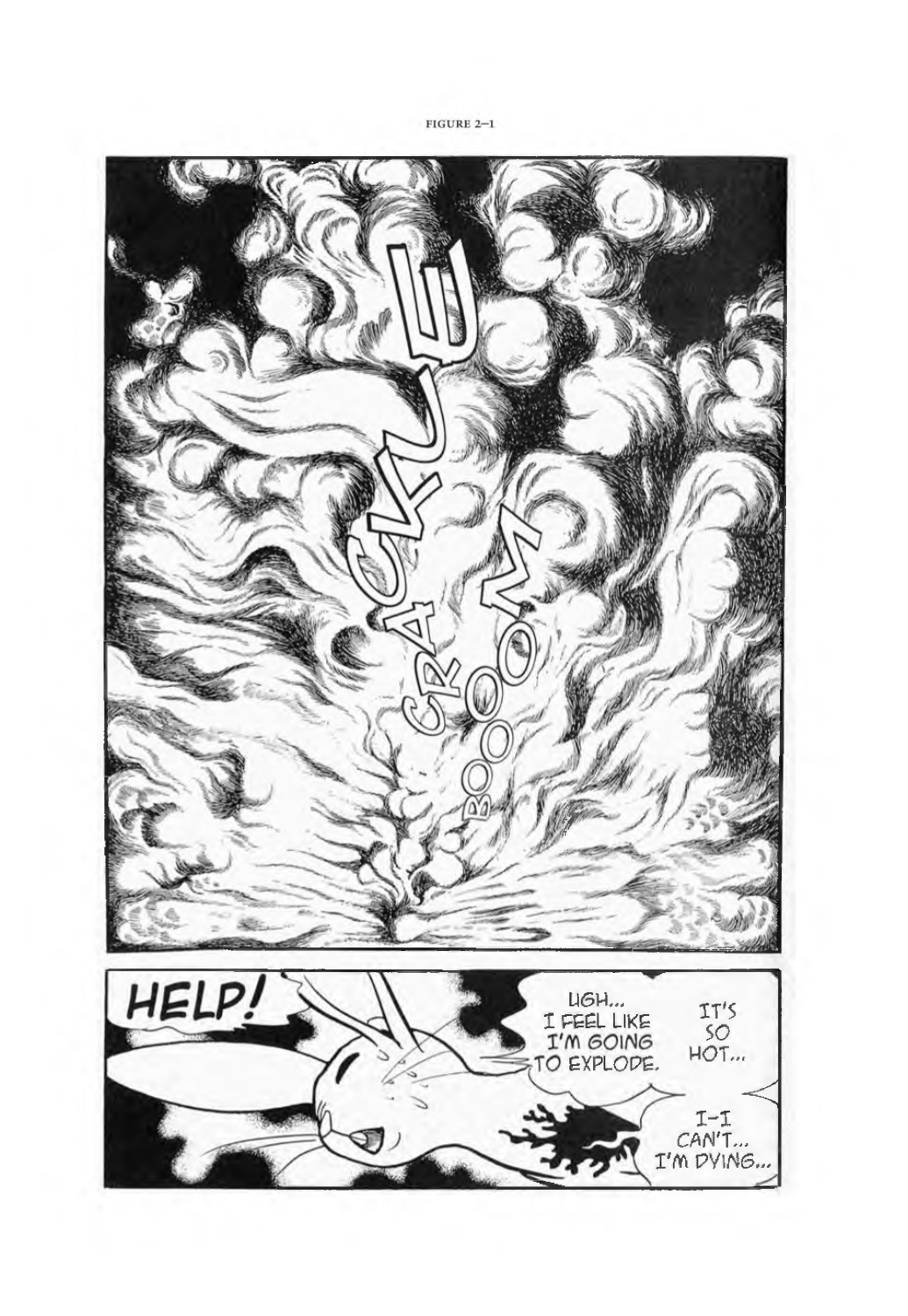